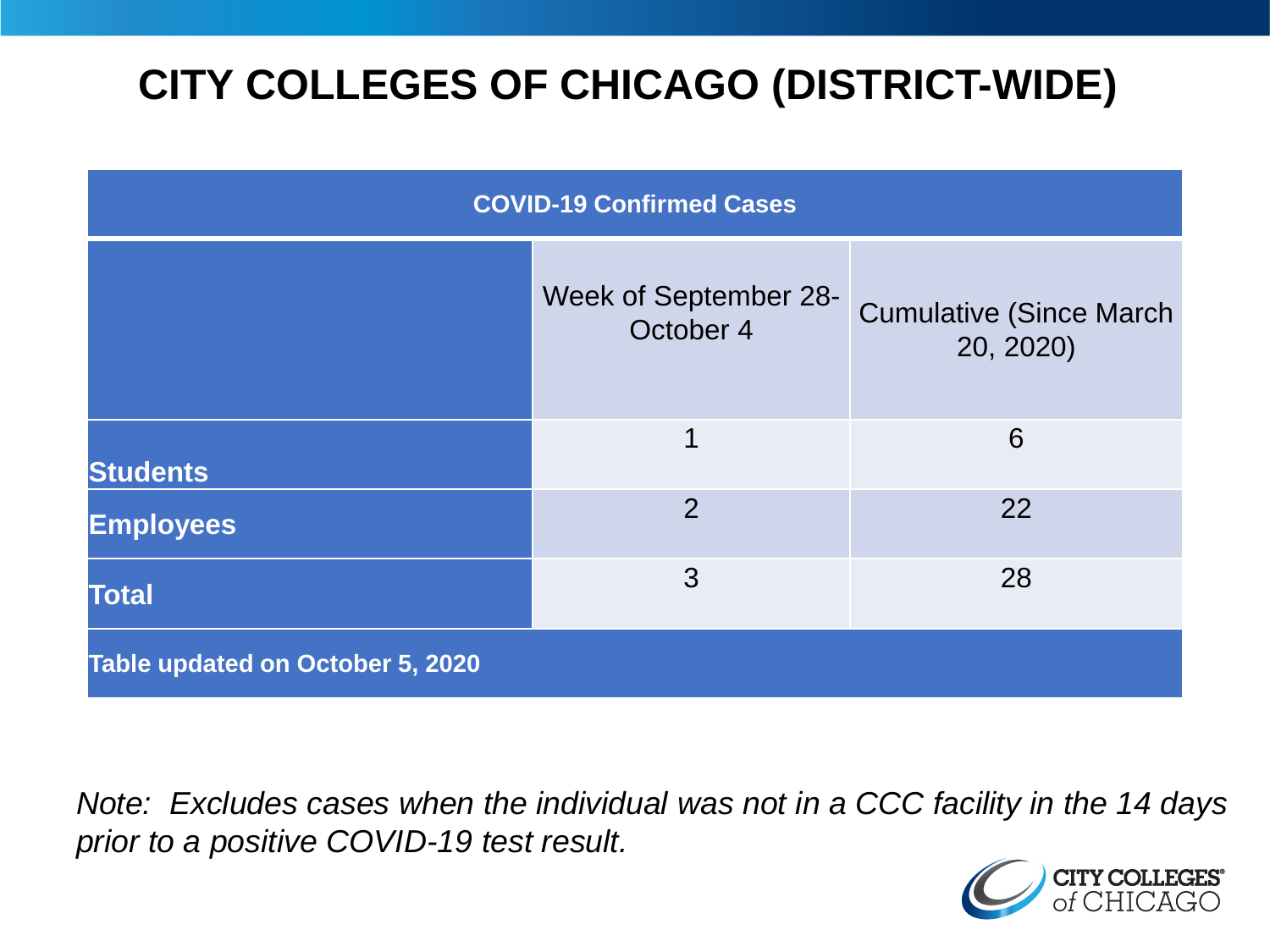### **DALEY COLLEGE**

| <b>COVID-19 Confirmed Cases</b>  |                                    |                                              |
|----------------------------------|------------------------------------|----------------------------------------------|
|                                  | Week of September 28-<br>October 4 | <b>Cumulative (Since March)</b><br>20, 2020) |
| <b>Students</b>                  | $\Omega$                           | $\overline{0}$                               |
| <b>Employees</b>                 | $\overline{0}$                     | 3                                            |
| <b>Total</b>                     | $\overline{0}$                     | 3                                            |
| Table updated on October 5, 2020 |                                    |                                              |

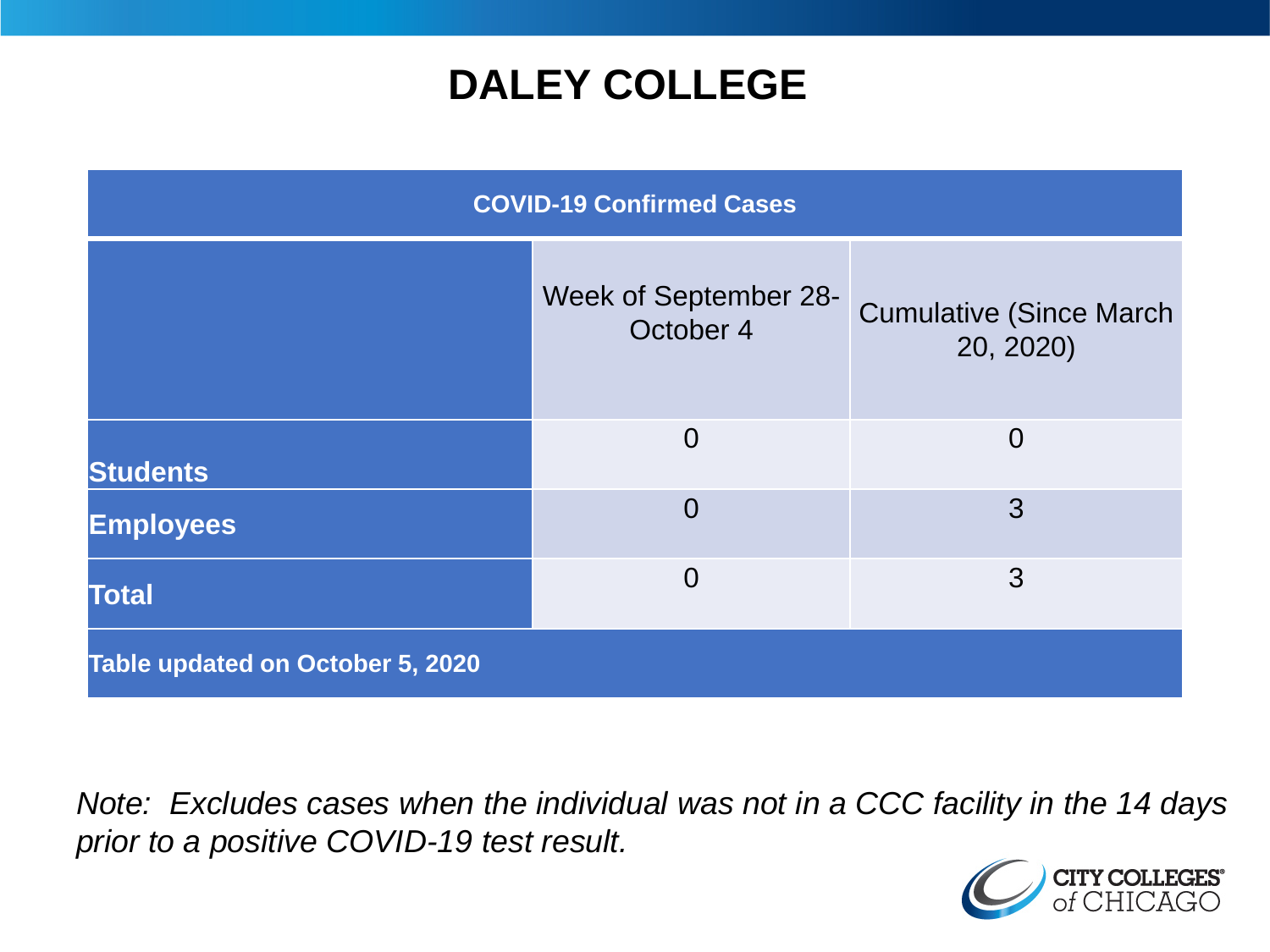### **HAROLD WASHINGTON COLLEGE**

| <b>COVID-19 Confirmed Cases</b>  |                |                                                            |
|----------------------------------|----------------|------------------------------------------------------------|
|                                  | October 4      | Week of September 28- Cumulative (Since March<br>20, 2020) |
| <b>Students</b>                  | $\Omega$       | 1                                                          |
| <b>Employees</b>                 | $\overline{0}$ | 3                                                          |
| <b>Total</b>                     | $\overline{0}$ | $\overline{4}$                                             |
| Table updated on October 5, 2020 |                |                                                            |

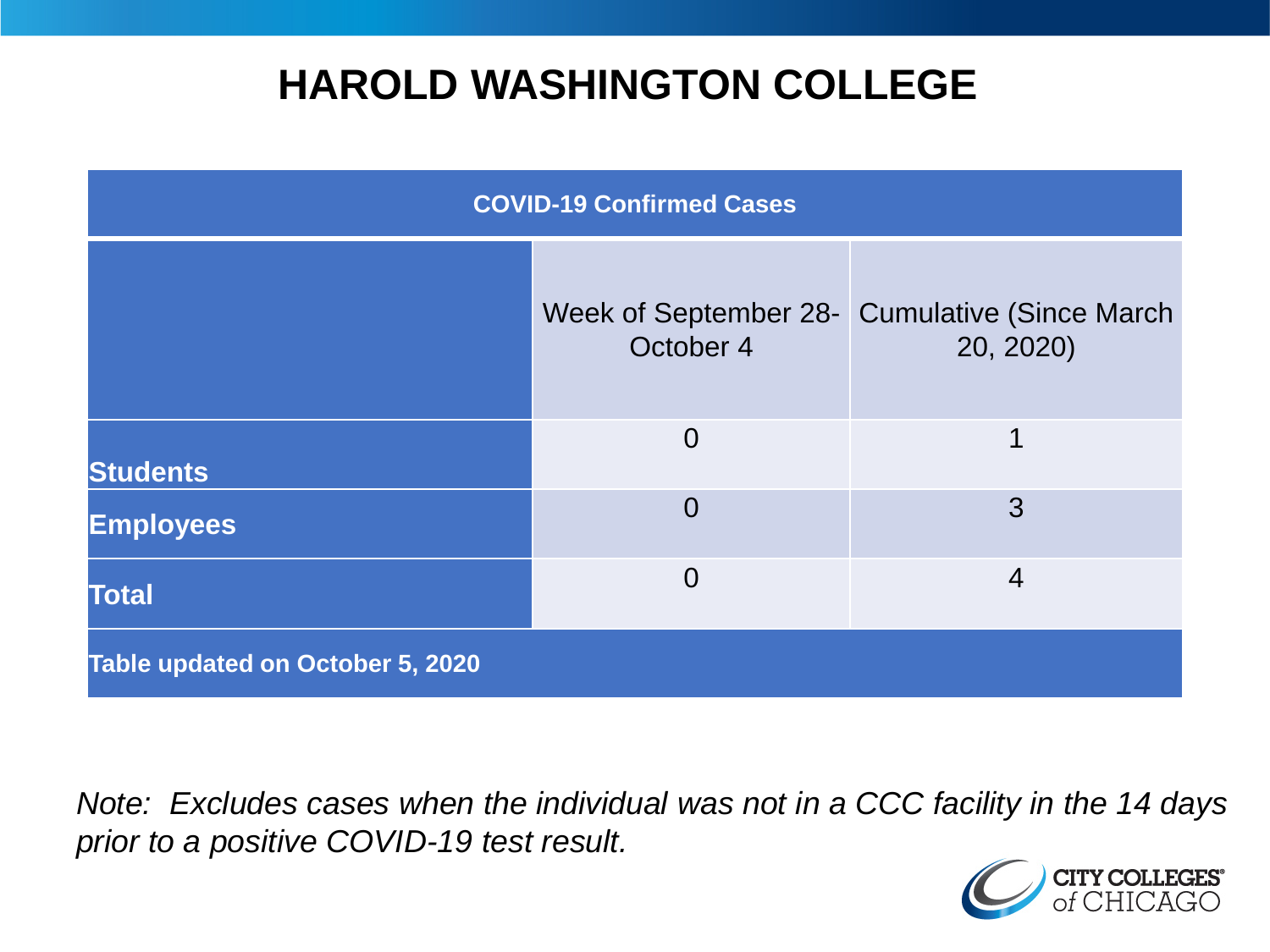### **KENNEDY-KING COLLEGE**

| <b>COVID-19 Confirmed Cases</b>  |                                    |                                              |
|----------------------------------|------------------------------------|----------------------------------------------|
|                                  | Week of September 28-<br>October 4 | <b>Cumulative (Since March)</b><br>20, 2020) |
| <b>Students</b>                  | $\overline{0}$                     | 1                                            |
| <b>Employees</b>                 |                                    | 3                                            |
| <b>Total</b>                     | 1                                  | $\overline{4}$                               |
| Table updated on October 5, 2020 |                                    |                                              |

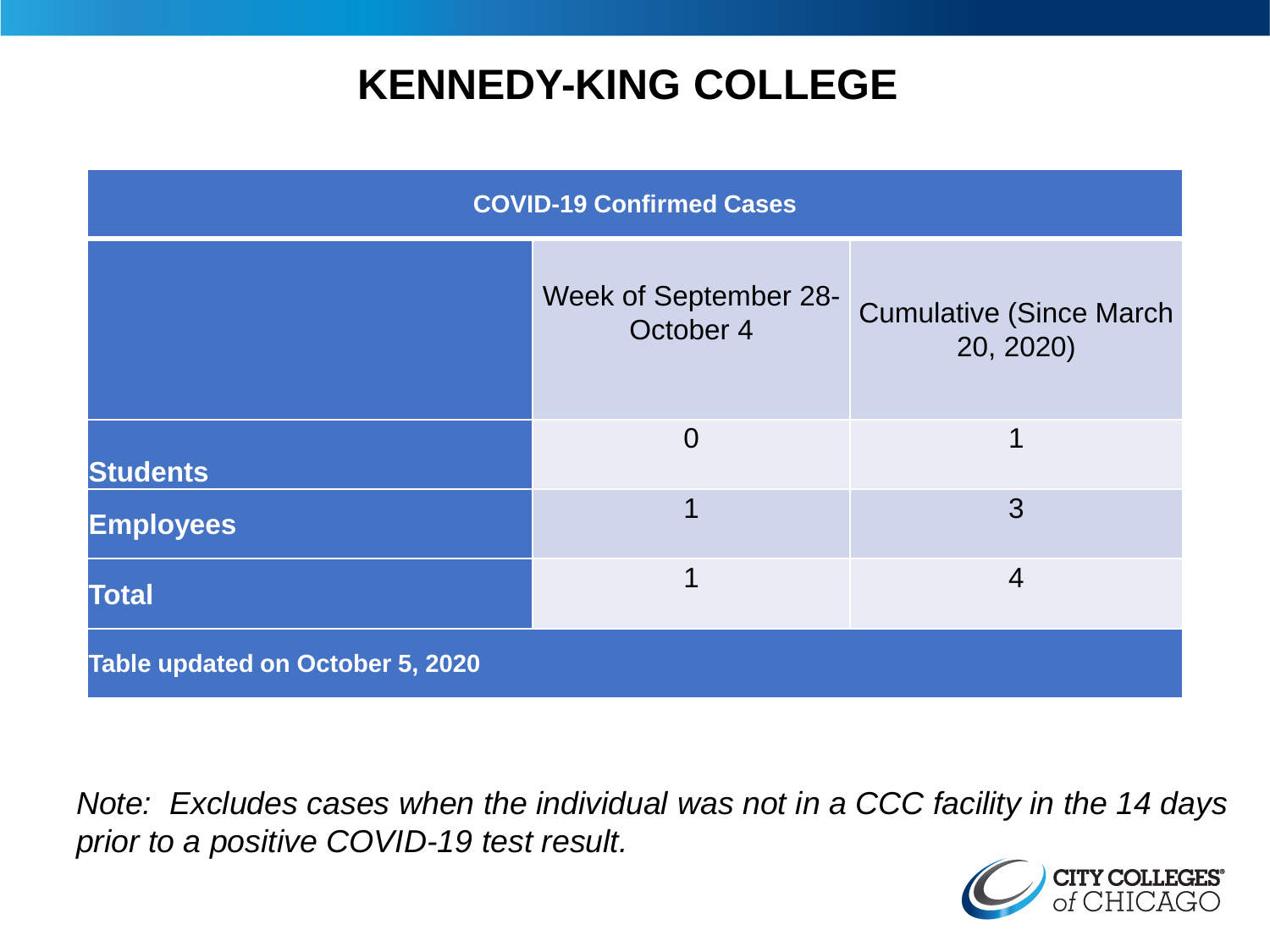## **MALCOLM X COLLEGE**

| <b>COVID-19 Confirmed Cases</b>  |                                    |                                              |
|----------------------------------|------------------------------------|----------------------------------------------|
|                                  | Week of September 28-<br>October 4 | <b>Cumulative (Since March)</b><br>20, 2020) |
| <b>Students</b>                  | 1                                  | $\overline{4}$                               |
| <b>Employees</b>                 | $\Omega$                           |                                              |
| <b>Total</b>                     | 1                                  | 5                                            |
| Table updated on October 5, 2020 |                                    |                                              |

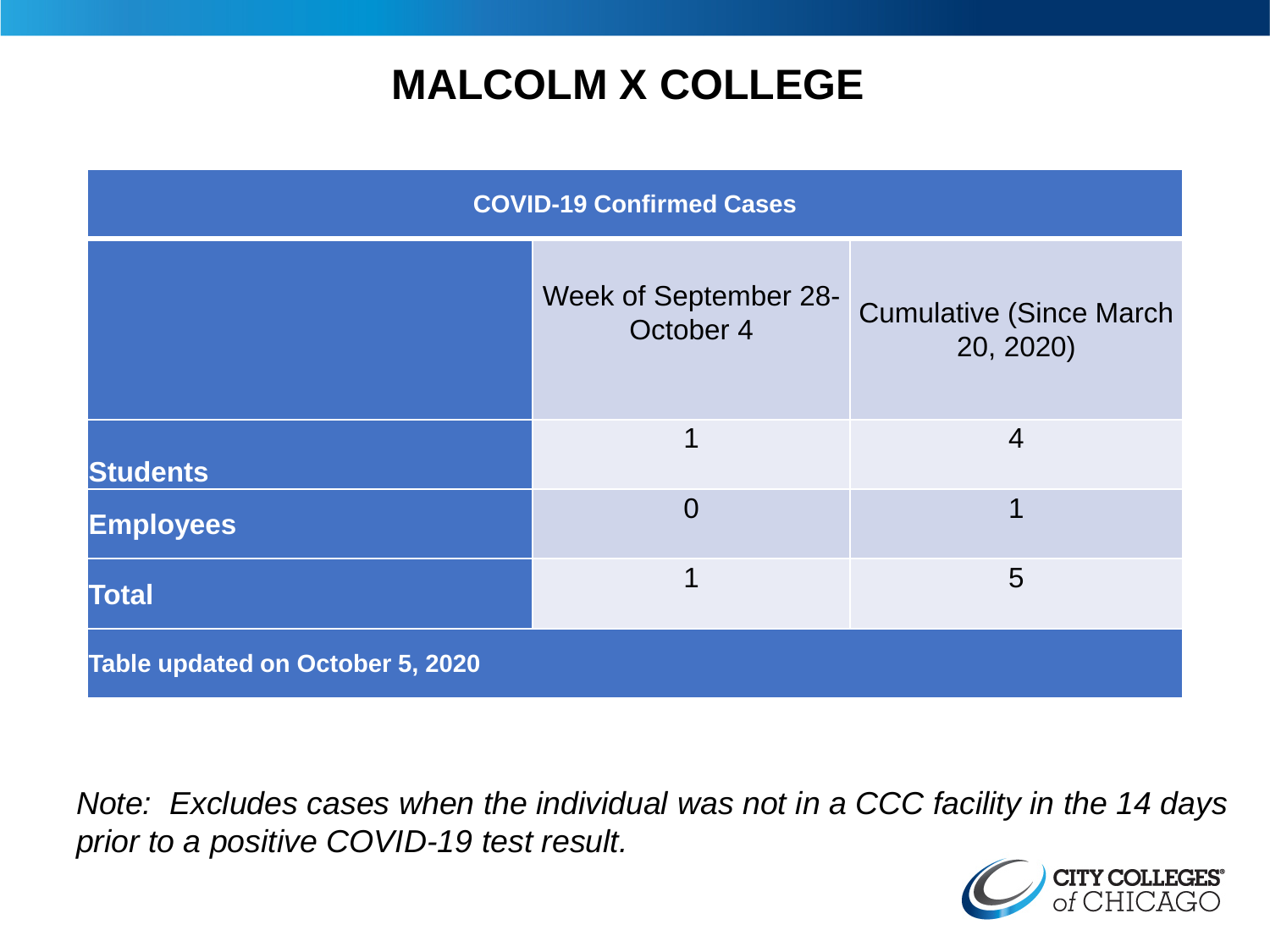## **OLIVE-HARVEY COLLEGE**

| <b>COVID-19 Confirmed Cases</b>  |                                    |                                              |
|----------------------------------|------------------------------------|----------------------------------------------|
|                                  | Week of September 28-<br>October 4 | <b>Cumulative (Since March)</b><br>20, 2020) |
| <b>Students</b>                  | $\overline{0}$                     | $\overline{0}$                               |
| <b>Employees</b>                 | $\overline{0}$                     | 6                                            |
| <b>Total</b>                     | $\overline{0}$                     | 6                                            |
| Table updated on October 5, 2020 |                                    |                                              |

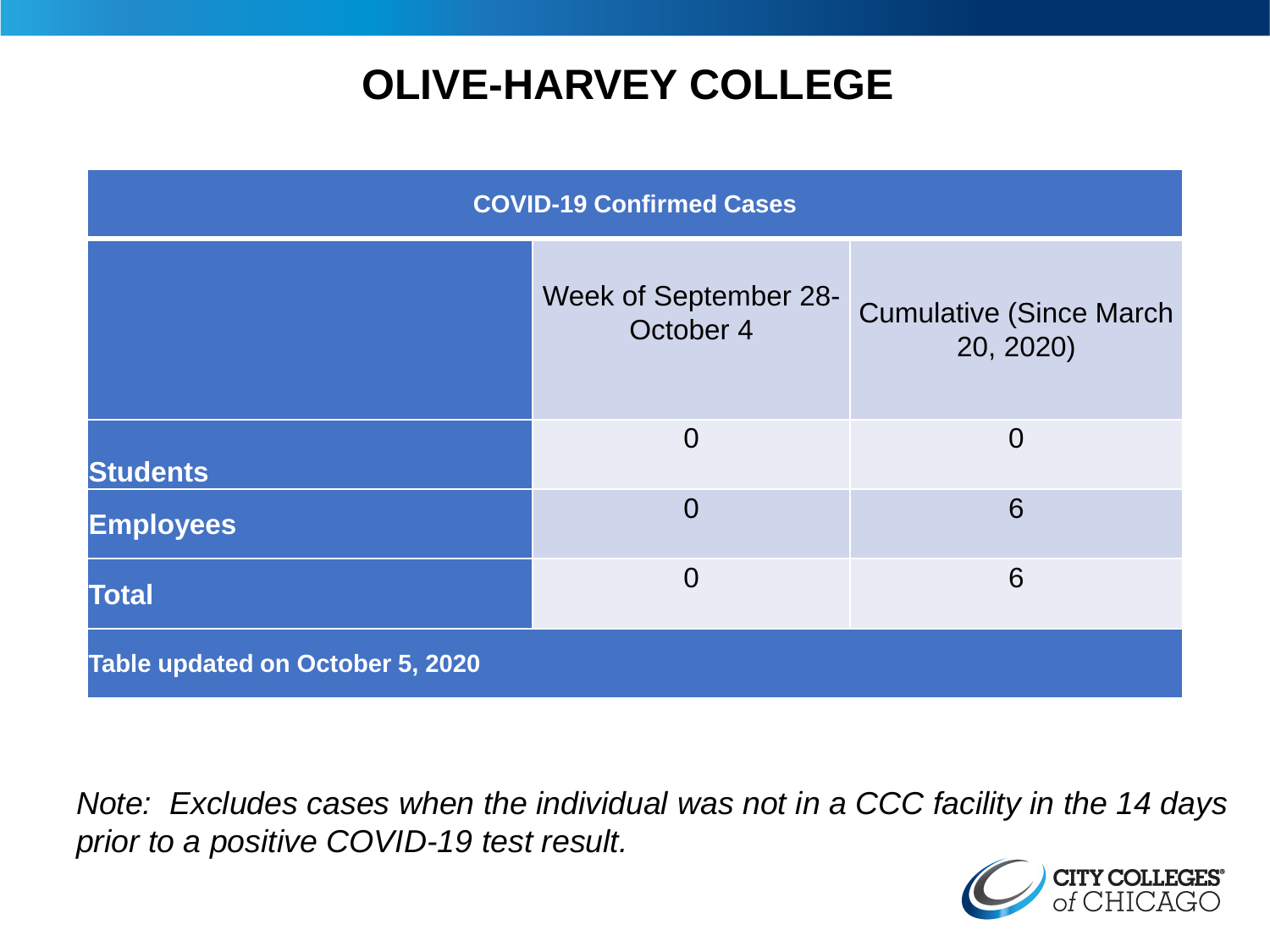### **TRUMAN COLLEGE**

| <b>COVID-19 Confirmed Cases</b>  |                                    |                                              |
|----------------------------------|------------------------------------|----------------------------------------------|
|                                  | Week of September 28-<br>October 4 | <b>Cumulative (Since March)</b><br>20, 2020) |
| <b>Students</b>                  | $\overline{0}$                     | $\overline{0}$                               |
| <b>Employees</b>                 |                                    | $\overline{4}$                               |
| <b>Total</b>                     | 1                                  | $\overline{4}$                               |
| Table updated on October 5, 2020 |                                    |                                              |